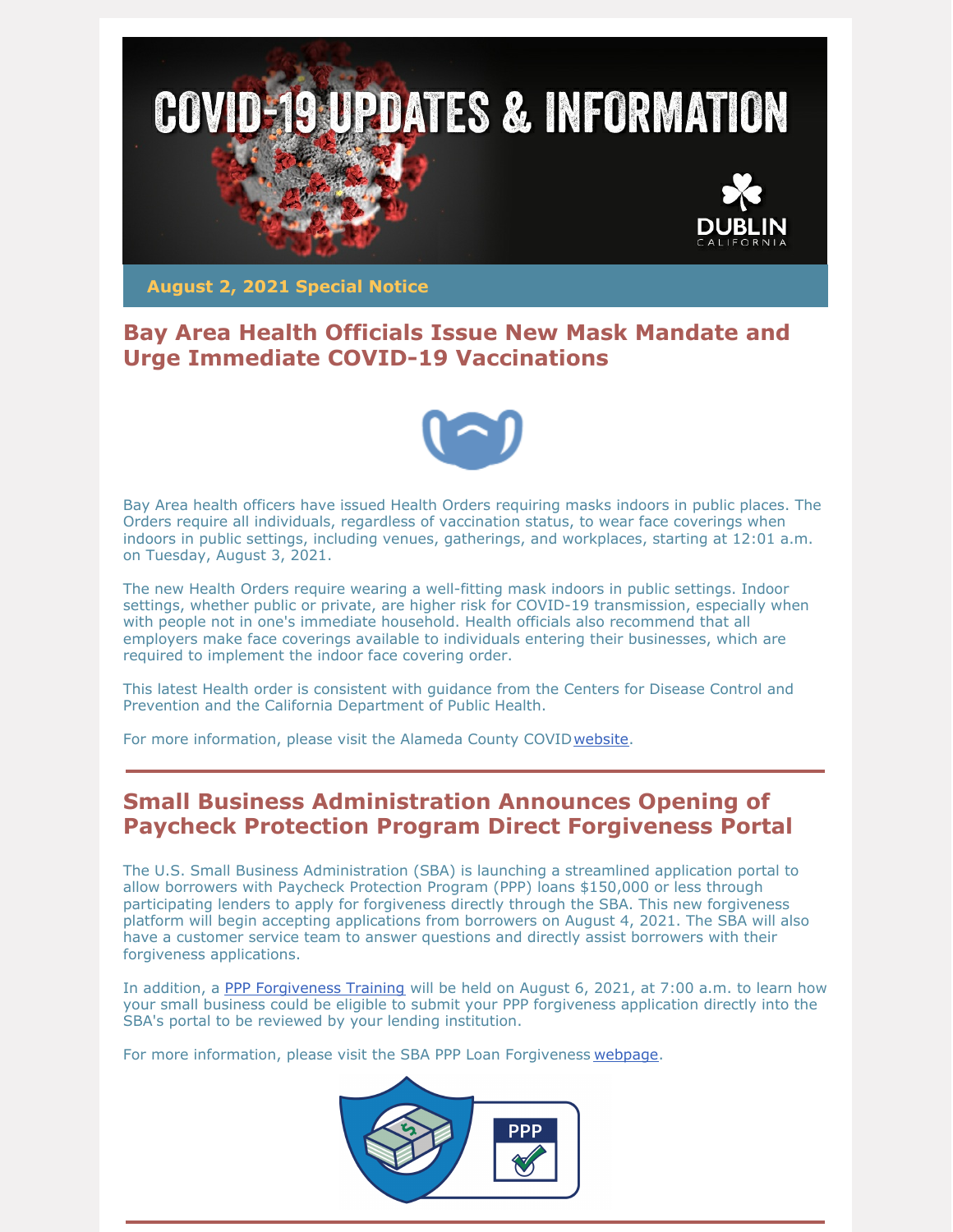### **Additional Funding Rounds for California Small Business COVID-19 Relief Grant Program**

The California Small Business COVID-19 Relief Grant Program has information on three additional rounds of funding:

- **Round 7** is a closed round and only available to eligible applicants who were waitlisted in certain previous rounds - only existing waitlisted applicants will be selected to move forward in the validation and verification review process during the selection window of **August 3 through September 16, 2021**. New applications will not be accepted in Round 7.
- **Round 8** is only for non-profit cultural institutions with any revenue size that meet eligibility criteria. Grants will only be available to nonprofit cultural institutions that did not receive funding in any previous rounds. The application window is **August 27 through September 8, 2021**.
- **Round 9** is for new applicants and waitlisted applicants from certain previous rounds with an application window of **September 9 through September 30, 2021**. Applicants not selected to move forward in the review process in Rounds 1, 2, 3, 5, 6, or 7 do not need to re-apply and will be automatically moved into Round 9. New applicants will need to apply.

For more information and to apply, please visit the California Small Business COVID-19 Relief Grant Program [webpage](https://careliefgrant.com/).



#### **CALIFORNIA RELIEF GRANT**

lendirtry

### **Shuttered Venue Operators**

The Shuttered Venue Operators Grant (SVOG) provides emergency assistance for eligible venues affected by COVID-19. On July 27, 2021, the U.S. Small Business Administration (SBA) announced that the program has awarded over \$7.5 billion in total funding to more than 10,000 live venues and related businesses across America and U.S. territories. The SVOG portal remains open and **funding is still available for all eligible applicants**. Submit your application as soon as possible.

For more information, please visit the SBA SVOG [webpage](https://www.sba.gov/funding-programs/loans/covid-19-relief-options/shuttered-venue-operators-grant?utm_medium=email&utm_source=govdelivery).



# **COVID-19 Relief Options**

As a reminder, there are several programs in place to aid in recovery from COVID-19 aftereffects.

- The Paycheck Protection Program (PPP) ended May 31; however, existing borrowers may be eligible for PPP loan forgiveness and additional rounds of funding have been announced.
- COVID-19 Economic Injury Disaster Loan (EIDL). This program provides funding to small